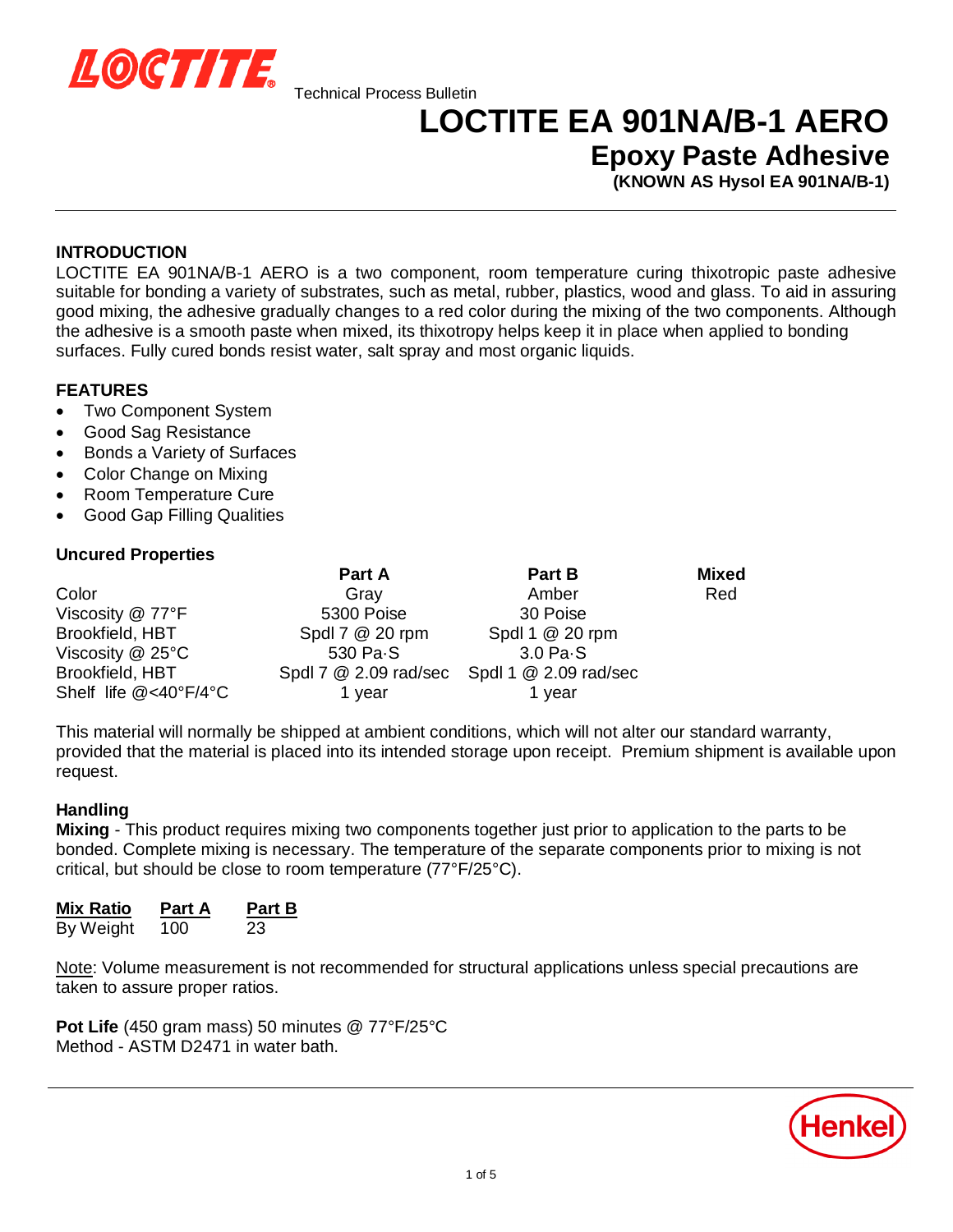

# **LOCTITE EA 901NA/B-1 AERO**

**Epoxy Paste Adhesive**

**(KNOWN AS Hysol EA 901NA/B-1)**

#### **Application**

**Mixing** - Combine Part A and Part B in the correct ratio and mix thoroughly. THIS IS IMPORTANT! Heat buildup during or after mixing is normal. Do not mix quantities greater than 250 grams as dangerous heat buildup can occur causing uncontrolled decomposition of the mixed adhesive. TOXIC FUMES CAN OCCUR, RESULTING IN PERSONAL INJURY. Mixing smaller quantities will minimize the heat buildup.

**Applying** - Bonding surfaces should be clean, dry and properly prepared. For optimum surface preparation consult the LOCTITE Surface Preparation Guide. The bonded parts should be held in contact until the adhesive is set. Handling strength for this adhesive will occur in 8 hours @ 77°F/25°C, after which the support tooling or pressure used during cure may be removed. Since full bond strength has not yet been attained, load application should be small at this time.

**Curing** - This adhesive may be cured for 5 days @ 77°F/25°C to achieve normal performance. Accelerated cures up to 300°F/149°C (for small masses only) may be used as an alternative. For example, 1 hour @ 200°F/93°C will give complete cure.

**Cleanup** - It is important to remove excess adhesive from the work area and application equipment before it hardens. Denatured alcohol and many common industrial solvents are suitable for removing uncured adhesive. Consult your supplier's information pertaining to the safe and proper use of solvents.

#### **Bond Strength Performance**

**Tensile Lap Shear Strength** - Tensile lap shear strength tested per ASTM D1002 after curing under two different conditions. Adherends are 2024-T3 AlClad aluminum treated with phosphoric acid anodized ASTM D3933.

| <b>Typical Results</b> |            |                            |            |
|------------------------|------------|----------------------------|------------|
|                        |            | Cured 1 hr @ 200°F/93°C    |            |
| <u>psi</u>             | <u>MPa</u> | <u>psi</u>                 | <u>MPa</u> |
| 1,800                  | 12.4       | 3,400                      | 23.4       |
| 2,800                  | 19.3       | 3,500                      | 24.1       |
| 1,100                  | 7.6        | 3,400                      | 23.4       |
| 700                    | 4.8        | 2,500                      | 17.2       |
| -                      |            | 700                        | 4.8        |
|                        |            | Cured 24 hrs $@$ 77°F/25°C |            |

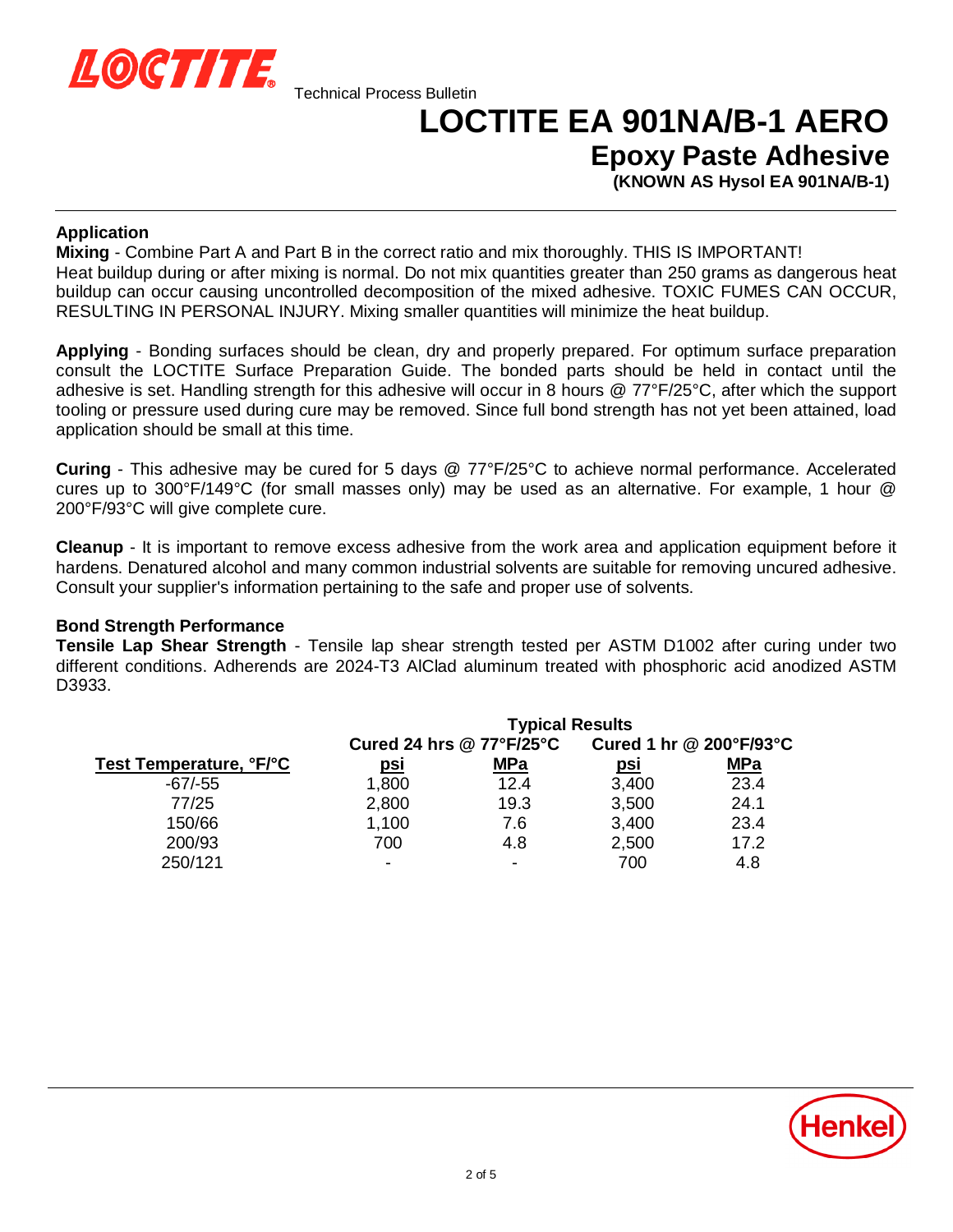

### **LOCTITE EA 901NA/B-1 AERO**

**Tested at 77°F/25°C**

### **Epoxy Paste Adhesive**

**(KNOWN AS Hysol EA 901NA/B-1)**

### **Adhesive Cured 2 hrs @ 200°F/95°C Typical Results**

|                                       |                       | <u>CONG UN II IIEU</u> |                        |
|---------------------------------------|-----------------------|------------------------|------------------------|
| <b>Fluid Exposure</b>                 | Conditioning          | <u>psi</u>             | <b>MPa</b>             |
| Water                                 | 30 days at 77°F/25°C  | 3,100                  | 21.4                   |
| Fire retardant hydraulic fluid        | 7 days at 77°F/25°C   | 3,100                  | 21.4                   |
| <b>Hydraulic Oil</b>                  | 7 days at 77°F/25°C   | 3,000                  | 20.7                   |
| JP-4 Fuel                             | 7 days at 77°F/25°C   | 3,100                  | 21.4                   |
| <b>Salt Spray</b>                     | 30 days at 105°F/41°C | 2,500                  | 17.2                   |
| <b>Hydrocarbon Fluid</b>              | 7 days at 77°F/25°C   | 3,000                  | 20.7                   |
| Anti-icing Fluid                      | 7 days at 77°F/25°C   | 3,300                  | 22.7                   |
|                                       |                       |                        | <b>Typical Results</b> |
|                                       |                       |                        | Tested @ 77°F/25°C     |
| <b>Substrate</b>                      | <b>Adhesive Cure</b>  | <u>psi</u>             | <b>MPa</b>             |
| <b>ABS Plastic to Steel</b><br>Delrin | 3 days @ 77°F/25°C    | 700                    | 4.8                    |
| <b>Solvent Wiped</b>                  | 3 days @ 77°F/25°C    | 400                    | 2.8                    |
| Etched                                |                       | 600                    | 4.1                    |
| Sanded                                |                       | 1,000                  | 6.9                    |
| Steel (Sandblasted)                   | 5 days @ 77°F/25°C    | 3,400                  | 23.4                   |
|                                       | 2 hrs @ 170°F/77°C    | 3,300                  | 22.7                   |

#### **Service Temperature**

Service temperature is defined as that temperature at which this adhesive still retains 1000 psi/6.9 MPa using test method ASTM D1002 and is 225°F/107°C (with 200°F/93°C cure).

#### **Bulk Resin Properties**

**Tensile Properties** – tested using 0.125 inch/3.18mm castings per ASTM D638.

|                                 | <b>Typical Results</b> |          |
|---------------------------------|------------------------|----------|
| Tensile Strength @ 77°F/25°C    | 4,300 psi              | 29.6 MPa |
| Tensile Modulus @ 77°F/25°C     | 540 ksi                | 3721 GPa |
| Elongation at Break @ 77°F/25°C | $0.9\%$                |          |
| Shore D Hardness @ 77°F/25°C    | 90                     |          |

**Compressive Properties** – tested using 0.5inch/12.7mm castings per ASTM D695.

|                                  |            | Cured 24 hrs @ $77^{\circ}$ F/25 $^{\circ}$ C |  |
|----------------------------------|------------|-----------------------------------------------|--|
| Compressive Strength @ 77°F/25°C | 17,800 psi | 122.6 MPa                                     |  |

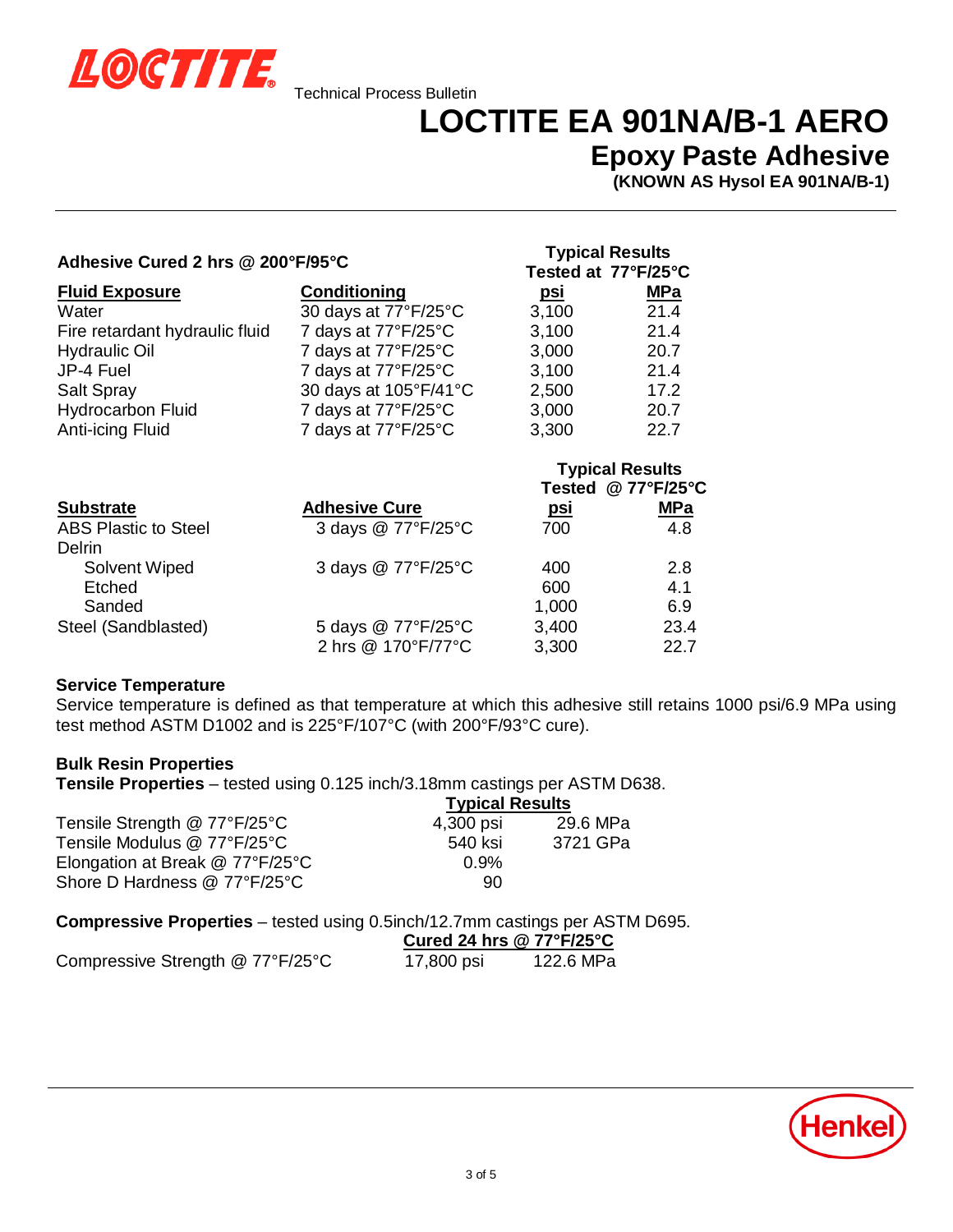

### **LOCTITE EA 901NA/B-1 AERO**

**Epoxy Paste Adhesive**

**(KNOWN AS Hysol EA 901NA/B-1)**

**Electrical Properties** – tested per ASTM D149, D150. Dielectric Constant, (1 KHz) 6.48 Dissipation Factor, (1 KHz) 0.026 Volume Resistivity 2.70 ohm-cm Surface Resistivity 1.30 ohm

#### **Handling Precautions**

Do not handle or use until the Material Safety Data Sheet has been read and understood. For industrial use only.

#### **DISPOSAL INFORMATION**

Dispose of spent remover and paint residue per local, state and regional regulations. Refer to HENKEL TECHNOLOGIES MATERIAL SAFETY DATA SHEET for additional disposal information.

### **PRECAUTIONARY INFORMATION**

#### **General:**

As with most epoxy based systems, use this product with adequate ventilation. Do not get in eyes or on skin. Avoid breathing the vapors. Wash thoroughly with soap and water after handling. Empty containers retain product residue and vapors so obey all precautions when handling empty containers.

#### **PART A**

**CAUTION!** This material may cause eye and skin irritation or allergic dermatitis. It contains epoxy resins.

#### **PART B**

**WARNING!** This material causes eye and skin irritation or allergic dermatitis. It contains amines..

Before using this product refer to container label and HENKEL TECHNOLOGIES MATERIAL SAFETY DATA SHEET for additional precautionary, handling and first aid information.